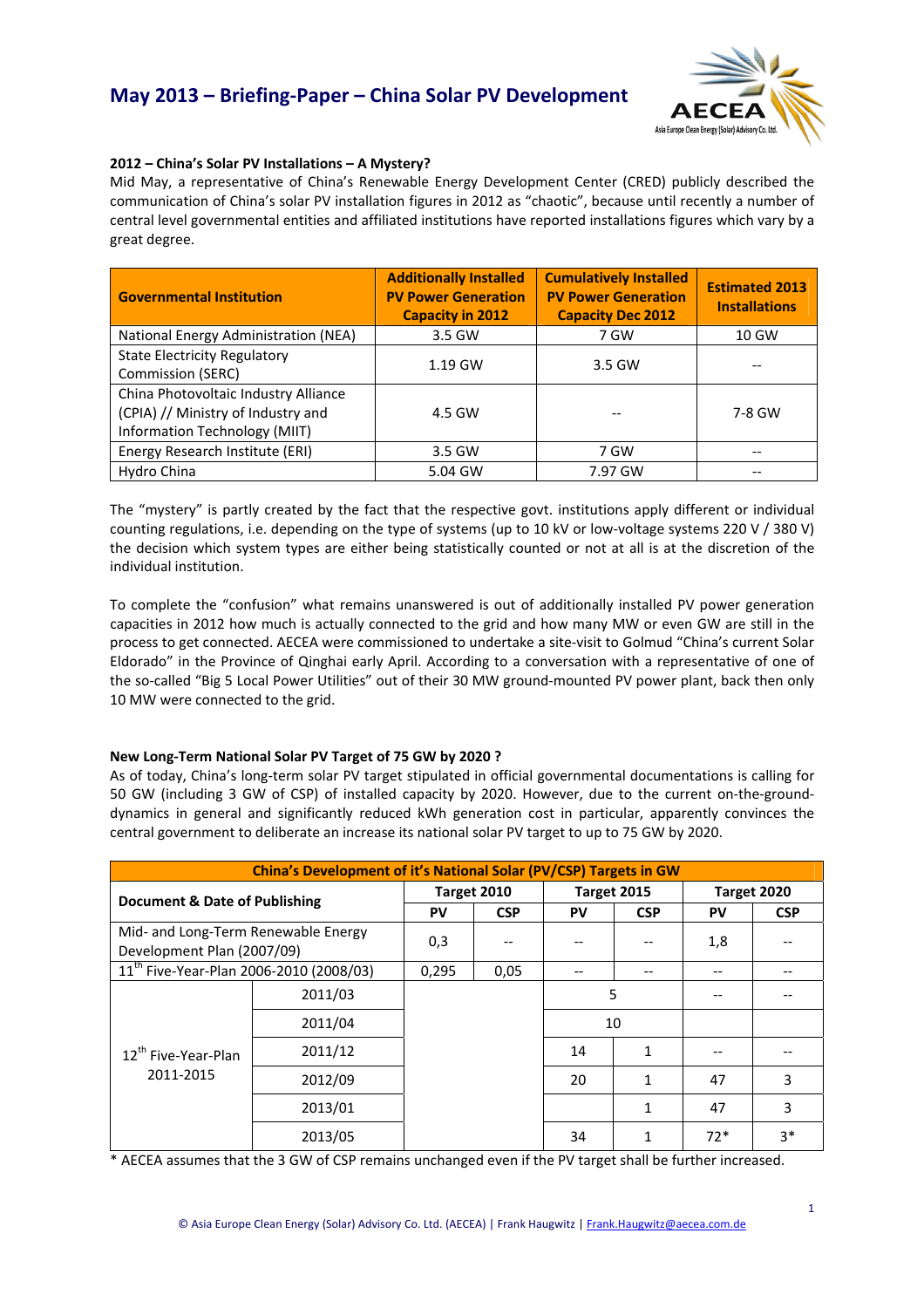# **May 2013 – Briefing‐Paper – China Solar PV Development**



### **2020/2030/2050 China Photovoltaic Development Roadmap**

The China Renewable Energy Society has taken the lead among other involved Chinese institutions which have given the mandate from the central government to draft a "2020/2030/2050 China Photovoltaic Development Roadmap". The "Roadmap" was launched in January and shall be finalized by late 2013 or early 2014. On the contrary of its title, this roadmap will cover three types of solar applications (photovoltaic, low-mid temperature solarthermal, concentrating solar thermal) alike. The focus of this rather systematic approach will be less on quantifying the individual potential for deployment, but rather on framework conditions, supplementary regulations and mechanism designed to enable a sustainable deployment of solar applications in the near, mid and longer term.

### **2050 China National Renewable Energy Roadmap**

The "China National Renewable Energy Center" (CNREC) has been commissioned by the central government to elaborate a "2050 China Renewable Energy Roadmap". Although the "roadmap" won't be finalized before the end of 2014, however first possible scenarios have been communicated.

| <b>Type</b>  | 2015 | 2020    | 2030     | 2040       | 2050      |
|--------------|------|---------|----------|------------|-----------|
| Photovoltaic | 35   | 50 (75) | 750-900* | 1400-1700* | 2000-2500 |
| Wind         | 100  | 200     | $-$      | $- -$      | 1500-2000 |

Note: Values are cumulative and in GW | \* are AECEA's estimates

In the context of the above, so far China has been working on for many years on assessing the potential of its Gobi desert area suitable to deploy solar PV on a truly "massive scale". However, given the fact of the poor correlation of high solar radiation in Western China and its load centers located throughout the Eastern provinces along China's coastline would add further significant strain on the already overstretched existing grid infrastructure, therefore the future deployment will be rather in the form of distributed solar PV systems accommodating China's continued urbanisation in the decades ahead.

#### **China's Golden Sun Programme under Review**

Early May, China's Ministry of Finance (MOF) issued an official notification requiring all provinces, municipalities directly under the central govt. and municipalities with independent planning authority to scrutinize the present status of subsidies awarded to so-called Golden Sun projects between 2009-2011. Accordingly, projects having completed construction, are grid connected, having passed final acceptance shall be cleared in terms of possible pending subsidy disbursements. In the event and projects shall have not have been finalized yet, or are in the process of being verified / to pass acceptance shall be cancelled and already disbursed subsidies shall be returned to MOF in due course, unless all types of proofs will be submitted by June 30, 2013. Projects facing "cancellation", however could apply for the forthcoming feed‐in‐tariff for distributed generation types of projects. According to unconfirmed sources apparently over 80% of these projects have not been completed on schedule and in excess of 100 projects are facing immediate cancellation, thus would be subject to return approx. RMB 10 bln (EUR 1.25 bln) to MOF.

### **Central and Western Regions – New Foreign Investment Guidelines will come into effect on June 10th**

The National Development and Reform Commission (NDRC), China's most important economic planning agency and the Ministry of Commerce (MOC) jointly published revised investment guidelines for foreign invested companies on May 9, 2013. These new guidelines shall become effective on June 10, 2013 and will replace the previous version issued late Dec 2008. The new guidelines will offer a host of favourable policies and incentives designed to encourage foreign enterprises to invest across 22 provinces and regions. Overall, this policy aims to support the development of new competitive industrial infrastructures in Central and Western China. Against this background, in total 8 provinces and regions explicitly encourage foreign companies to invest into high-end equipment solar/PV manufacturing facilities. Among them the Province of Gansu announced that its incentive policy will cover both equipment manufacturing and solar power generation alike. At present, close to 3 GW of solar PV installations are either under construction have been built and or are already connected to the grid in Gansu.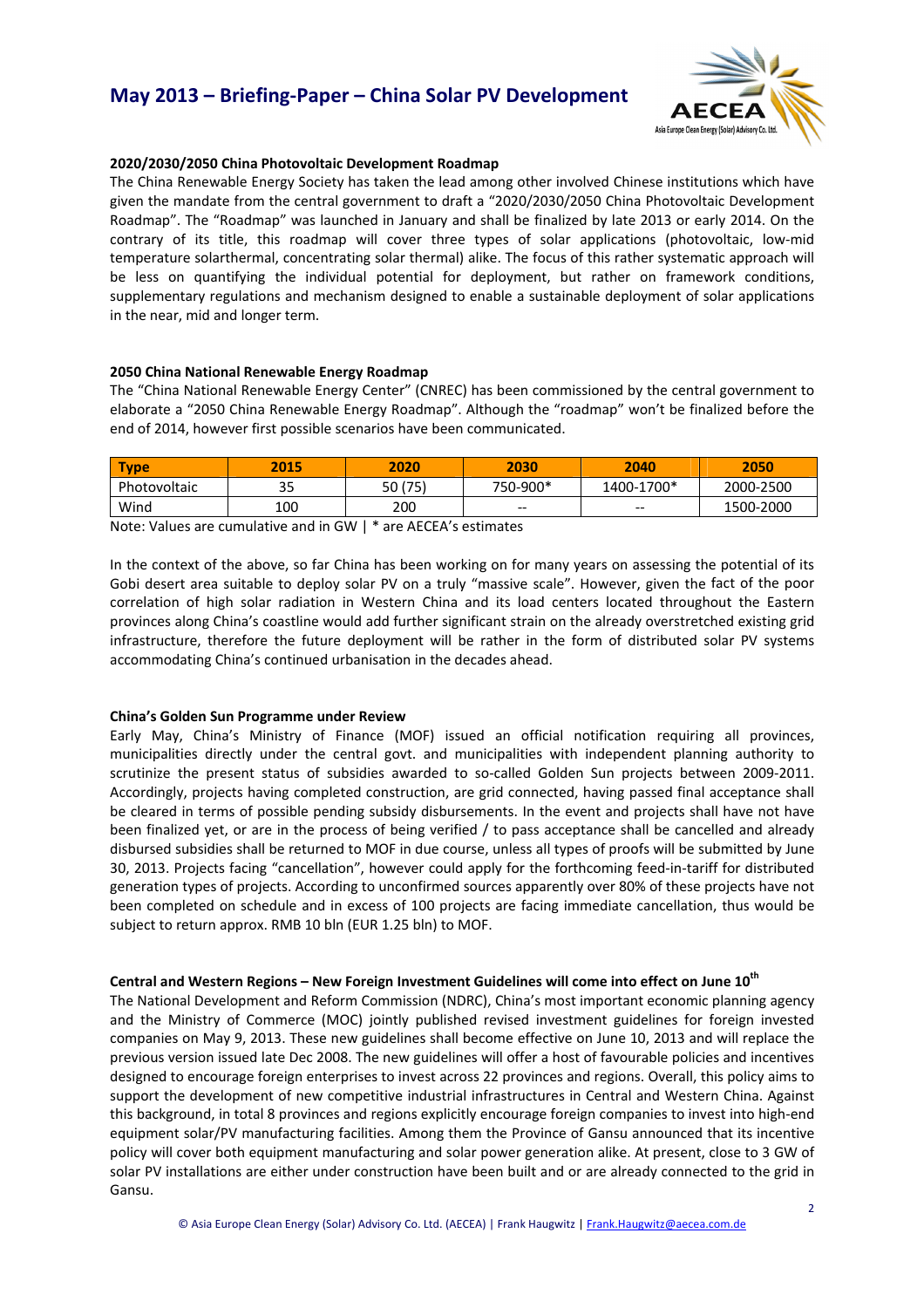# **May 2013 – Briefing‐Paper – China Solar PV Development**



### **State Council delegated approval authorities from central to provincial government entities**

Mid May China's State Council published in total 133 items which either no longer require procedural approval at all from the corresponding central government entity or has been delegated to local authorities on the provincial level. The overall intention of the State Council is to streamline and decentralize, hence increase the efficiency of the government's administration. Primary beneficiaries will be companies which will be able to save time, thus reduce cost. Accordingly, out of 117 publicly announced items (pending law amendments and state secrets make up the remaining 16), the National Energy Administration (NEA) delegated 2 items, whereas the National Development and Reform Commission (NDRC) relinquished the most items (26) including investment for wind power plants to the local investment bureau.

By the end of 2015, the State Council aims to reduce up to 1/3 of approx. 1700 approval requirements. Due to the relatively "young" domestic solar market and the involvement of numerous central level administrations, at this stage, it remains to be seen when the entire approval authority for solar projects will be transferred to respective local levels. Taking the present overall situation into account AECEA anticipates that by 2016 when the 13<sup>th</sup> Five-Year-Plan (2016-2020) will come into effect such a decision will taken into consideration.

## **AECEA – Internal Affairs**

Upcoming Activities \*\*\*\*



Intersolar Europe 2013 ‐ Briefing Seminar: Doing solar PV business with and in China and Latin America AECEA (Frank Haugwitz) and SPV Market Research (Paula Mints) will jointly organize a two hrs briefing seminar in Munich / Germany on Thursday June 20, 2013. Pls see the attached document for further information.



The Asian Development Bank (ADB) will host for the 8<sup>th</sup> time its annual "Asia Clean Energy Forum" in Manila from June 25-28, 2013. AECEA has been invited to be a panellist of the 5<sup>th</sup> Meeting of the "Asia Solar Energy Forum" on June 25<sup>th</sup> and to give a presentation on "China's Solar Energy PV Energy Policy Prospects and it's Domestic Market Impact until 2015" on June 27<sup>th</sup>.

Recent Activities **\*\*\*\*\*\*\*\*\*\*\*\*\*\*\*\*\*\*\*\*\*\*\*\*\*\*\*\*\*\*\*\*\*\*\*\*\*\*\*\*\*\*\*\*\*\*\*\*\*\*\*\*\*\*\*\*\*\*\*\*\*\*\*\*\*\*\*\*\*\*\*\*\*\*\*\*\*\*\*\*\*\*\*\*\*\*\*\*\*\*\*\*\*\*\*\*** Bank of America / Merrill Lynch (BAML) commissioned AECEA, in order to advise Hong Kong based institutional & private equity investors, all clients of BAML, on the recent China solar PV market developments. During the so-called "China Energy & Clean Environment Corporate Day" on May  $2^{nd}$  close to 20 companies participated in either group or one‐on‐one meetings. Greatest interest were on the possible future design of the currently revised feed-intariff (FIT) support scheme for both, ground‐mounted and industrial / commercial rooftop (distributed generation) systems and it's likely impact on the future domestic market development in the near term.



**\*\*\*\*\*\*\*\*\*\*\*\*\*\*\*\*\*\*\*\*\*\*\*\*\*\*\*\*\*\*\*\*\*\*\*\*\*\*\*\*\*\*\*\*\*\*\*\*\*\*\*\*\*\*\*\*\*\*\*\*\*\*\*\*\*\*\*\*\*\*\*\*\*\*\*\*\*\*\*\*\*\*\*\*\*\*\*\*\*\*\*\*\*\*\*\*\*\*\*\*\*\*\*\*\*\*\*\*\*\*\*\*\***